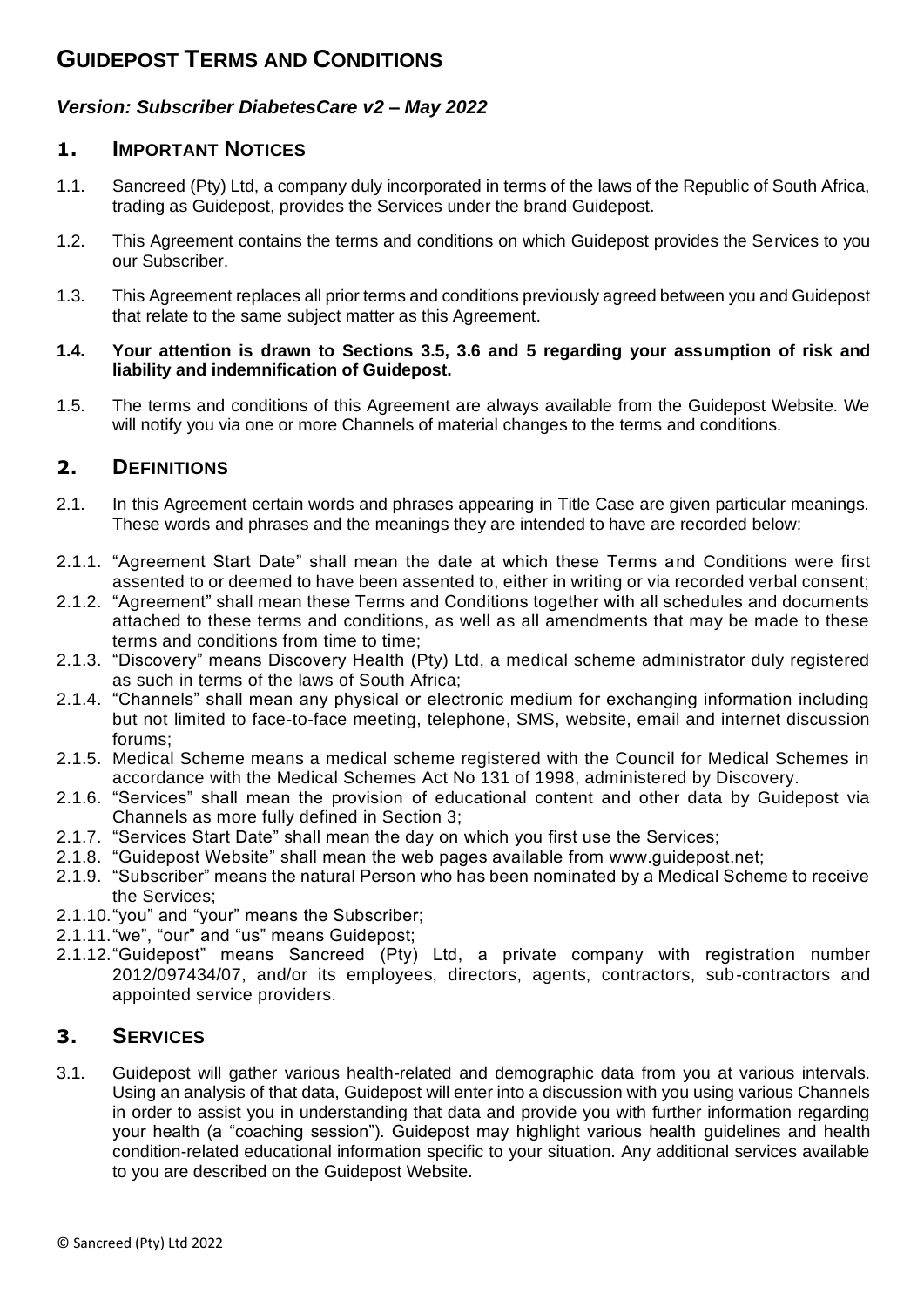- 3.2. The Services are provided with the purpose of assisting people achieve their health goals through healthy lifestyle choices and behaviour, which may include changes to diet or level of physical activity. The Services require your active engagement and participation. You should consult with your healthcare provider and keep your healthcare provider informed about your use of the Services.
- 3.3. You understand that, despite your efforts or our efforts, individual Subscribers' results will vary for a variety of reasons and Guidepost cannot guarantee that you will achieve your health goals.
- 3.4. Notwithstanding the high level of skills, training, professional qualifications and expertise, the Services are not intended nor suited to be a replacement or substitute for professional medical advice, diagnosis or treatment relative to a specific medical question or condition. As such, unless otherwise clearly and specifically stated, all information obtained through use of the Services is for reference, informational and educational purposes only.
- 3.5. **You remain the decision maker for any actions you take based on Services provided to you by Guidepost. Any actions you take based on information provided to you by Guidepost are entirely at your own risk. It is your obligation to discuss all uncertainties and questions that you may have with your doctor. The information provided to you by Guidepost should not be taken in isolation.**
- **3.6. The Services should not be construed, considered and/or mistaken for a substitute for consulting with a medical practitioner; and/or**
- **do not constitute a consultation, examination and/or diagnosis; and/or**
- **do not render treatment; and/or**
- **do not bring about a doctor-patient relationship,**
- **and, as such, the Services and Guidepost must not be mistaken for a medical practice.**
- 3.7. Guidepost reserves the right to and will, at all times, in its sole and absolute discretion, have the right from time to time to vary, change, add to and/or withdraw any of the Services, subject at all times to it honouring its obligations hereunder.
- 3.8. The nature, content, features and pricing of the Services that you are subscribing for are always available from the Guidepost Website. We will notify you via one or more Channels of updates to these Terms and Conditions.
- 3.9. To enable fair usage of our Coaches' time and to ensure availability of our Services to all Subscribers, Guidepost reserves the right to apply a fair usage limit of six coaching sessions per Subscriber per month.
- 3.10. Guidepost will only call you on South African phone numbers and will not call you if you are using an international phone number.
- 3.11. Guidepost may send you SMS and/or email communications from time to time. You agree to receive these messages and can opt-out at any time.
- 3.12. The Services are only available to individuals over the age of 18. We will not knowingly provide the services to anyone under the age of 18.
- 3.13. You can find further information and terms & conditions of participation by emailing diabetescare@guidepost.net or by calling 087 238 2304.
- 3.14. Guidepost provides a hotline that is available 24 hours a day on every day of the year. As a Subscriber you can call the Guidepost hotline at any time using the hotline number (087 2300 458) to ask questions about your chronic condition or current situation. Based on information you provide, the individual who is available via the hotline will assist you in assessing if your question/situation requires urgent in-person medical attention or if your question/situation can be resolved safely through discussion or your own actions.
- 3.15. If you require assistance with formulary questions, prescribed minimum benefits or other medical scheme-related information, we may refer you to your Medical Scheme and pass on relevant information.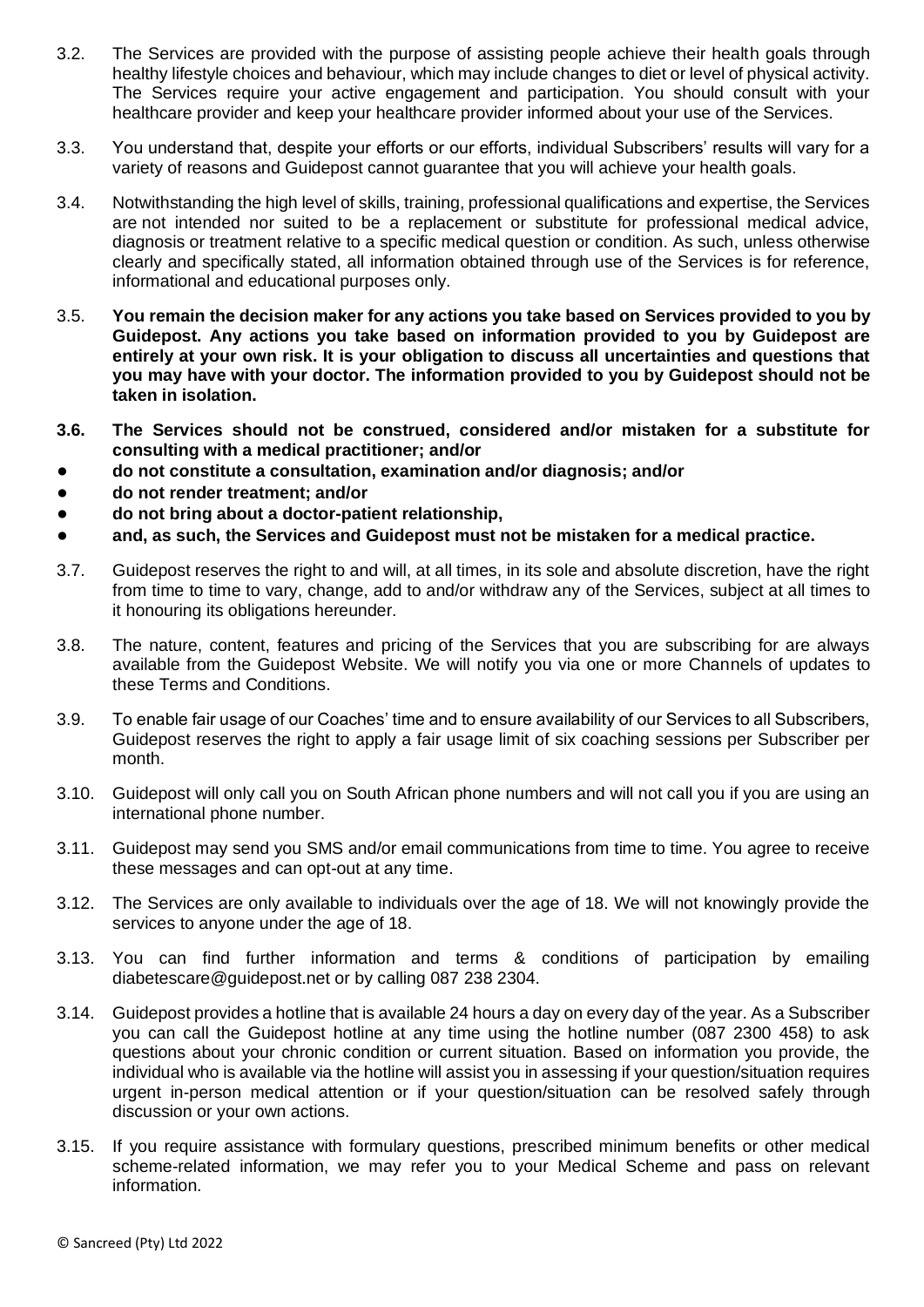## **4. DURATION AND TERMINATION**

- 4.1. You have been nominated to receive the Services by your Medical Scheme. Your access to the Services is funded by your Medical Scheme and are available to you if you remain a member of your Medical Scheme. No separate payment is required from you.
- 4.2. This Agreement will start on the Services Start Date and will continue for twelve months after your first coaching session, subject to any changes which we have notified you of.
- 4.3. Should you no longer be a member or beneficiary of your Medical Scheme, this Agreement will terminate.
- 4.4. Guidepost has the right to terminate this agreement immediately and no longer provide you the Services in case of breach by you of any of the terms of this Agreement, abuse and / or misuse of the Services or Guidepost or should you provide inaccurate or falsified information to Guidepost.
- 4.5. By using the Services, you represent and warrant to Guidepost that you have carefully read this Agreement.

#### **5. INDEMNIFICATION**

- **5.1. You agree to indemnify and hold Guidepost harmless from and against any claims, actions or demands, liabilities and settlements including without limitation, reasonable legal and accounting fees, resulting from, or alleged to result from, your use of the Service.**
- **5.2. You indemnify and hold Guidepost harmless against any expense, loss, claim, harm or damage brought against, suffered or sustained by Guidepost, which arises directly or indirectly out of a breach of the terms of this Agreement by you or by your use of the Services, other than in respect of losses caused by the gross negligence or intentional misconduct of Guidepost.**

#### **6. FORCE MAJEURE**

- 6.1. Without affecting the generality of 5.1 above, Guidepost shall not be liable to you for any breach of this Agreement or failure on Guidepost's part to perform any obligations as a result of any technical problems, act of God, government control, restrictions or prohibitions or other government act or omission, whether local or national, act of default of any supplier, agent or sub-contractor, industrial disputes or any other cause beyond the control of Guidepost.
- 6.2. If we are unable to provide the Services due to interruptions as specified in 6.1, we will attempt to remedy the situation at the earliest possible time.

## **7. DATA MANAGEMENT**

- 7.1. By using the Services, you give consent to Guidepost to use your information in order to assist you in maintaining compliance with the treatment plan prescribed by your doctor and the health guidelines relevant to your health condition(s).
- 7.2. Guidepost will store the information about you that directly relates to the Services we render, such as demographic- and health information that you have provided to us, communications from us, and notes from discussions between you and Guidepost. We will never share the personal details or notes made about you, or what you disclose to us, to any other person or entity.
- 7.3. In order to help us render the Services, you have to provide information to us that is accurate. Any wrong or falsification of data could affect the Services we render to you, including the information we share with you. If this becomes an issue, Guidepost may terminate this Agreement. Guidepost is not liable for any damages resulting from any false data provided by you.
- 7.4. On your request, Guidepost may share the information it holds on you with other parties that you nominate including but not limited to your doctor, a pharmacy, a service provider designated by Discovery, your Medical Scheme or other healthcare providers.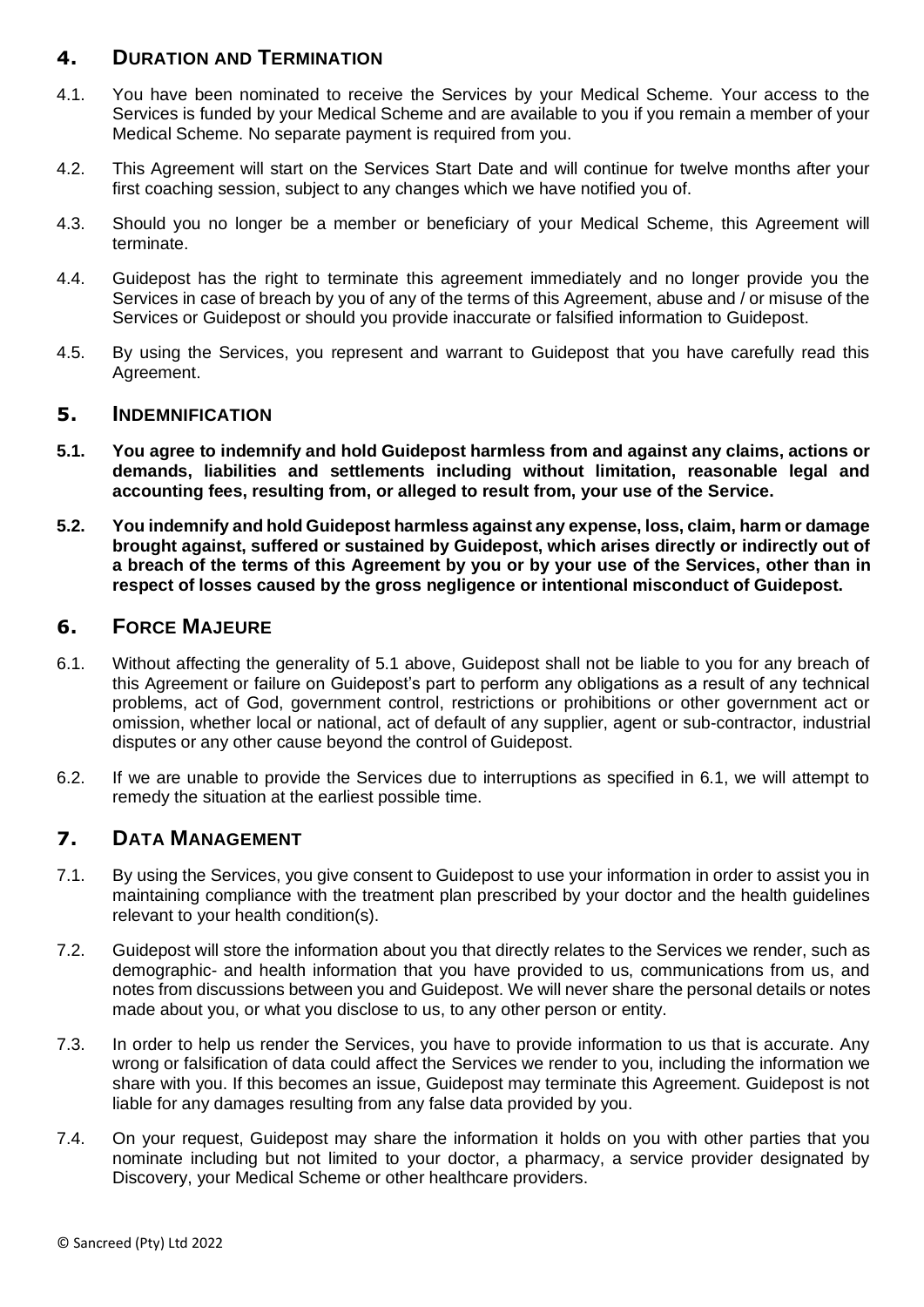- 7.5. Guidepost may contact your doctor, laboratory test provider or other parties to gather information regarding your health.
- 7.6. Guidepost may send reports to the Healthcare Professional that you nominate. These reports may include details of the discussions between you and Guidepost, your blood test results and other data pertinent to your health goals. Guidepost may contact the Healthcare Professional directly to discuss the content of these reports.
- 7.7. You have the right to access your data and update your data by contacting Guidepost.
- 7.8. Guidepost will share personally-identifiable data on your compliance, health outcomes and other metrics with your Medical Scheme, Discovery or Discovery's designated service providers for the purposes of risk analysis and improved support.
- 7.9. Guidepost will not share you personally identifiable information with any party other than those indicated in this Agreement unless required to by law. Guidepost and its electronic systems are bound by this same duty to preserve and not to share your personally identifiable information with anyone else, unless you have given your express and explicit consent to such sharing of information, either in writing or verbal recording.
- 7.10. Your data may be securely stored in a location outside of South Africa, where data protections are at par or better than that prescribed by South African law.
- 7.11. On termination of this agreement, you may choose to have your data removed from the Guidepost systems by notifying Guidepost in writing. If you choose to have your data removed, your historical information will be stored for the legally prescribed period (de-identified to the extent possible) before being deleted.
- 7.12. You agree that Guidepost may use your anonymised data and derived analytics for promotion of its services, research and program improvement purposes in perpetuity.
- 7.13. All calls made by Guidepost to you and by you to Guidepost will be recorded. Recordings may be used for training purposes, to improve the quality of the Services or as evidence in legal proceedings.
- 7.14. To better understand your clinical situation and needs, we may exchange information about you with other companies or people, such as doctors, pathology laboratories, pharmacies, medical aids and data aggregators. The data we exchange will include personally identifiable information and might include, but is not limited to, medication claims, lab results and diagnoses. We will use this information to tailor our services to better serve you.

#### **8. INTELLECTUAL PROPERTY**

- 8.1. You will not copy, reproduce, alter, create derivative works from, or otherwise modify the Services, including any and all technology, software and content. You will not lease, loan, sublicense, distribute, or otherwise provide others access to or with any aspect of the Services. Other than as expressly set forth in this Agreement, no license or other rights in or to the Services are granted to you, and all such licenses and rights are hereby expressly reserved.
- 8.2. Except for the limited license and use rights expressly granted to you under this Agreement, all title to and the rights in the Services, including any and all technology, software and content, including ownership rights to patents (registrations, renewals, and pending applications), copyrights, trademarks, trade secrets, the Company's or third party hardware, other technology, any derivatives of and all goodwill associated with the foregoing is the exclusive property of Guidepost and/or third parties.

#### **9. VARIATION**

- 9.1. This Agreement constitutes the whole agreement between the parties and no variations, representations or warranties other than those set out herein shall be binding on the parties.
- 9.2. Guidepost reserves the right to alter these Terms and Conditions from time to time. You will be bound by all current Terms and Conditions as available on the Guidepost Website. You will be notified via